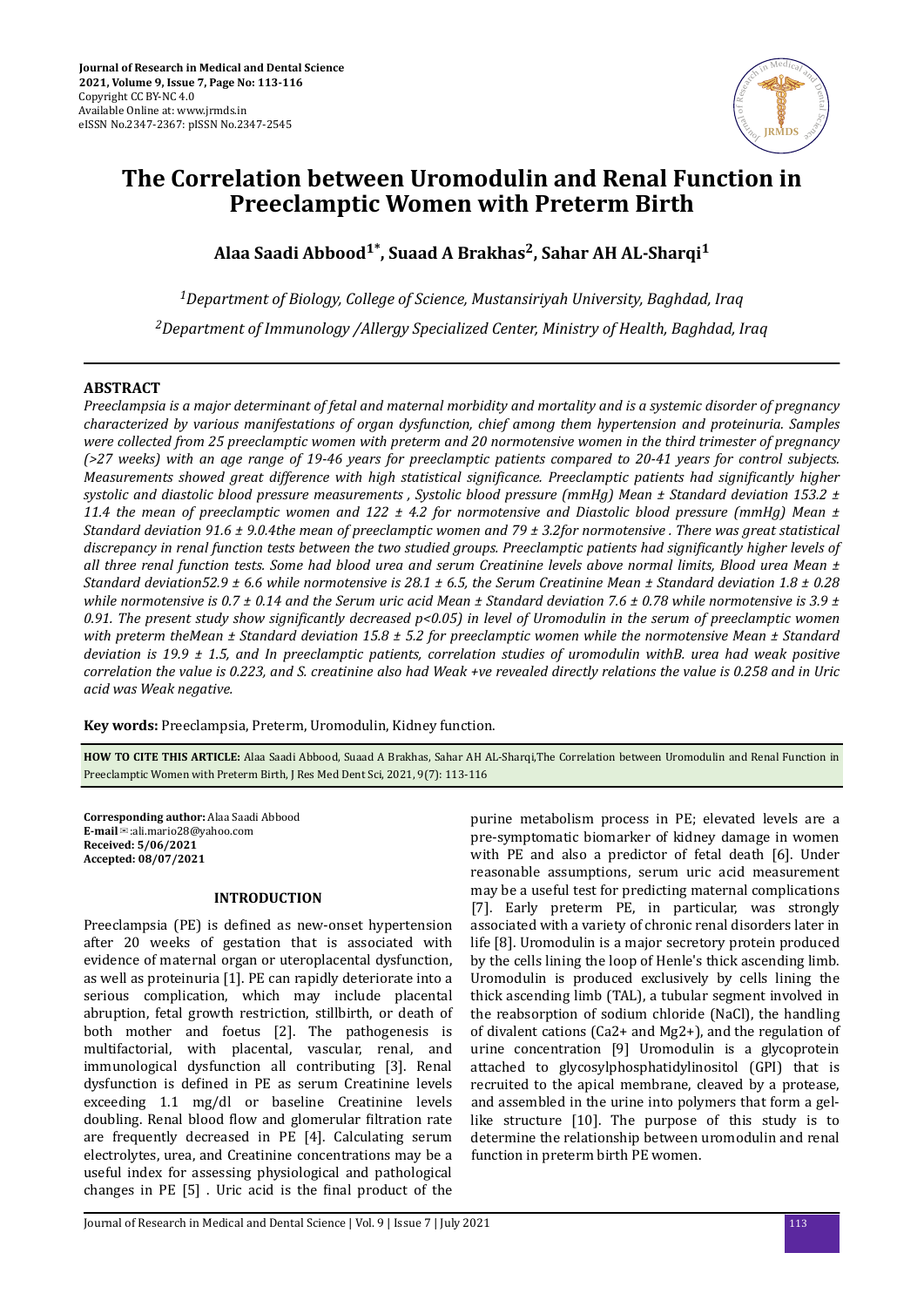#### **MATERIALS AND METHODS**

This study was conducted at the Department of Obstetrics and Gynaecology in Al- Elwiya and Al-Yarmouk teaching hospital during the period from December 2019 to June 2020. A questionnaire sheet was filled out for each woman in the study. The sample of this study is 20 normotensive women and 25 preeclamptic women with preterm. 5 ml of serum were collected immediately after delivery from women who delivered either vaginally or by caesarean section from the Department of Obstetrics and Gynaecology of hospitals. Human UMOD (Uromodulin) ELISA Kit from Al-Shkairate establishment for medical supply. also, Determination The concentration of serum Creatinine, uric acid, and urea were measured commercially by available kit ( spin react ) by kinetic method followed by Data analysis was performed using IBM(R) SPSS(R) Statistics software for Windows, version 26 (2019) and presented using Microsoft(R) Excel(R) (2016) MSO. Continuous variables were expressed as mean ± standard deviation (SD) or median (interquartile range, 25-75% IQR) when applicable. Statistical significance was set at P-value < 0.05 and ,  $p < 0.001$  with 95% confidence interval (CI).

and 20 normotensive women (NT), the results show a great difference with high statistical significance. PE patients had significantly higher systolic the Mean  $\pm$  SD was153.2  $\pm$  11.4, while NT 122  $\pm$  4.2 and diastolic blood pressure measurements  $91.6 \pm 9.0$  in PE and  $79 \pm 3.2$  in NTthe P<0.001, and the renal function tests of blood urea, Creatinine and uric acid serum were all normally distributed in both studied groups show in table1and decreased in serum Uromodulin p< 0.05. In PE, correlation studies revealed varying degrees of directly proportional relation between renal function tests levels and blood pressure measurements the effect of serum Creatinine and uric acid appears to be greater on systolic blood pressure prediction than on diastolic pressure and directly proportional moderate relation of Uromodulin with systolic blood pressure measurements and a weak positive relation with diastolic measurements (Figure 1). PE patients had significantly higher levels of all three renal function tests. In PE patients, blood urea and serum Creatinine had weak positive correlation with uromodulin levels as shown in (Figure 2).

#### **RESULTS**

The present study included 25 PE women with preterm

| <b>Parameters test</b>   | PE             | NT             | P-value   |
|--------------------------|----------------|----------------|-----------|
| Blood urea (mg/dl)       | $52.9 \pm 6.6$ | $28.1 \pm 6.5$ | $0.000**$ |
| Serum Creatinine (mg/dl) | $1.8 \pm 0.28$ | $0.7 \pm 0.14$ | $0.000**$ |
| Serum uric acid (mg/dl)  | $7.6 \pm 0.78$ | $3.9 \pm 0.91$ | $0.000**$ |
| Serum uromodulin (ng/ml) | $15.8 \pm 5.2$ | $19.9 \pm 1.5$ | $0.024*$  |
|                          |                |                |           |

Data expressed as Mean ± Standard deviation \*\* High significant , p< 0.001 , , \*significant , p< 0.05 PE: Preeclampsia, NT: Normotensive



#### **Figure 1: Correlation of renal function tests and serum uromodulin with blood pressure in PE patient.**



**Figure 2: Correlation of s uromodulin with: (A) Serum urea, (B) Creatinine and Uric acid.**

#### **DISCUSSION**

The PE-related multi-systemic disorders in pregnancy that adversely affect mother and fetus health, with changes in renal function associated with preterm birth, in the 3rd trimester [11]. An increased rate of systolic and/diastolic uterine pressures seen in early pregnancy has also been shown to be predictive of premature birth [12].

In the present study the mean serum Creatinine showed a significant increase in PE pregnant women than in NT pregnant women. This increase in serum Creatinine may be due to the Renal tubular damage and reabsorption dysfunction which may be impaired markedly in PE causing an increased Creatinine and decrease in both renal blood flow and glomerular filtration rate[13]. With previous study they found increased concentrations of serum Creatinine in all PE pregnancies studied are similar with result reported by Them found that in most women with PE, the renal plasma flow and glomerular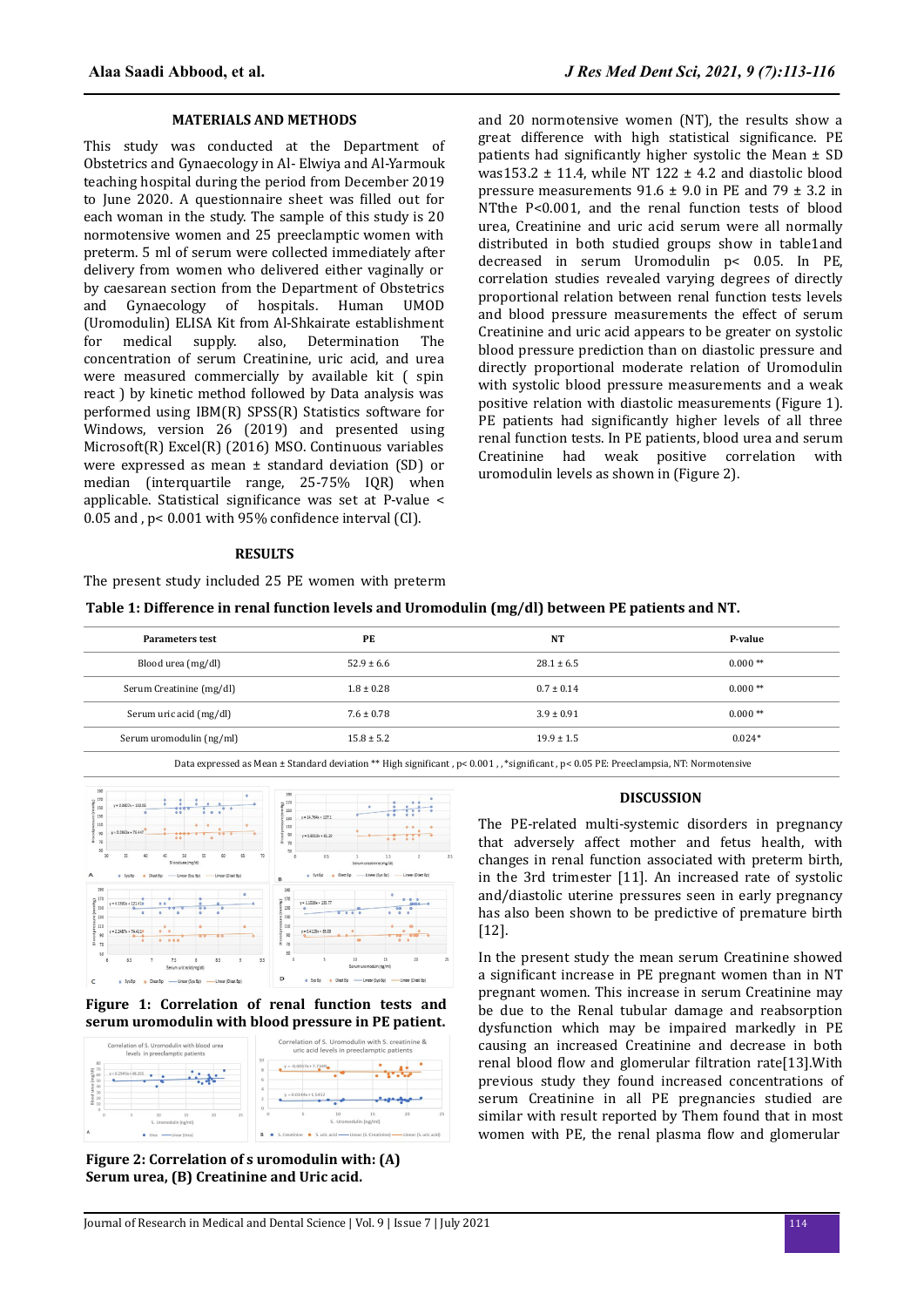filtration rate were decreased as a consequence of increased afferent arteriolar resistance reduces the ultrafiltration coefficient[14]. In the present study the blood urea level can be more increased in PE pregnant women than in NT pregnant women. This result is in good agreement with that reported by [15] who found that in PE both glomerular filtration rates and renal plasma flow decrease by  $30\%$  to  $40\%$  when compared with NT pregnancy.

Elevated serum uric acid levels increased the risk of PE. Serum uric acid levels are significantly higher in pregnant women with PE than in NT women. This is one of the most important indicators of PE [16]. In women with PE, maternal serum uric acid levels are a good predictor of fetal and neonatal outcomes [17]. Hyperuricemia is associated with oxidative stress and impaired renal function in PE as a result of placental ischemia and decreased maternal glomerular filtration rate [18]. The conclusion of [19] is that in healthy pregnancy, GFR is increased as early as the first trimester and the kidney continues to function at a higher rate throughout the gestation, whereas in hypertensive pregnancy, kidney function is decreased.

The current data demonstrate that serum uromodulin levels have decreased. Apart from genetic variations, uromodulin may regulate blood pressure under physiological conditions by interfering with tubular electrolyte and water transport, as evidenced by an inverse association between uromodulin and arterial hypertension in a large population-based study [20]. This finding supports the hypothesis that uromodulin is a resemblance to the avaso- and nephroprotective mediator molecule. Our findings corroborate previous clinical studies involving participants at high cardiovascular risk or with cirrhosis, in which a lower prevalence of arterial hypertension was observed in participants with increased serum or plasma uromodulin levels [21] found that s UMOD was inversely associated with arterial hypertension and the vasoconstrictive CtproEt-1 prohormone, implying that Sumod has direct or indirect effects on blood pressure regulation. The current result confirms [22] that serum uromodulin behaves in the opposite direction of the various conventional renal retention markers, with decreasing concentrations associated with decreased kidney function. Reduced plasma uromodulin levels have been linked to worse clinical outcomes in chronic renal diseases, implying that plasma uromodulin may be a useful biomarker for predicting disease progression [23].

A more recent study [24] discovered that hypertensive disorders of pregnancy (HDP) are associated with an increased risk of maternal chronic kidney disease (CKD). The ratio of Creatinine to uromodulin was found to be significantly associated with kidney function, and maternal serum uric acid concentrations with urea, Creatinine are significantly increased beginning in early pregnancy and rapidly increased throughout pregnancy in women who develop PE [25].

#### **CONCLUSION**

The PE women with preterm had significantly higher levels of all three renal function tests, blood urea and serum Creatinine and uric acid levels above normal limits, and a low sUMOD levels were associated with preeclamptic women with preterm and might be considered as a risk factor for Pregnancy. The correlation studies with B. urea had weak positive correlation also S. Creatinine and Uric acid had Weak +ve directly revealed relations.

### **ACKNOWLEDGEMENTS**

We gratitude to the Department of Biology, College of Science, Mustansiriyah University (http:// uomustansiriyah.edu.iq/), Baghdad for advice and support.

### **REFERENCES**

- 1. Fox R. Kitt J. Leeson P. et al. Preeclampsia risk factors, diagnosis, management and the cardiovascular impact on the offspring . J Clin Med 2019; 8:1625.
- 2. Rana S, Lemoine E, Granger JP, Karumanchi SA. Preeclampsia: Pathophysiology, challenges, and perspectives. Circulation Res 2019; 124:1094-1112.
- 3. Turbeville HR, Sasser JM. Preeclampsia beyond pregnancy: Long-term consequences for mother and child. Am J Physiol Renal Physiol 2020; 318:F1315-1326.
- 4. Wilkerson R, Ogubodede A. Hypertensive disorders of pregnancy. Emerg Med Clin North AM 2019; 37:301-316 .
- 5. Charles N, Amarachukwu N, Ekpo E, et al. Changes in renal function among women with preeclampsia in a tertiary health institution in Nigeria. Int I Womens Health Reprod Sci 2020; 8:272-275.
- 6. Essibn F, Itembe O, Foumane Pet al. Blood uric acid levels as marker of increased risk of preclampsia in serum preeclamptic patients. Health Sci Fis 2016; 17:7-11.
- 7. Pecoraro V, Trenti T. Predictive value of serum uric acid levels foe adverse maternal and perinatal outcomes in pregnant women with high blood pressure. Eur J OBSt Gyne 2020; 252:447-454 .
- 8. Kristensen JH, Basit S, Wohlfahrt J, et al. Preeclampsia and risk of later kidney disease: nationwide cohort study. BMJ 2019; 365:1516.
- 9. Olden M, Corre T, Hayward C. Common variants in UMOD associate with urinary uromodulin levels: a meta-analysis. J Am Soc Nephrol 2014; 25:1869– 1882.
- 10. Feig D. Meta-analysis suggests that metformin may reduce pre-eclampsia compared with insulin use during pregnancy. BMJ Evid Based Med 2019; 24:72-73.
- 11. Jena MK, Sharma NR, Petitt M, et al. Pathogenesis of preeclampsia and therapeutic approaches targeting the placenta. Biomol 2020; 10:953.